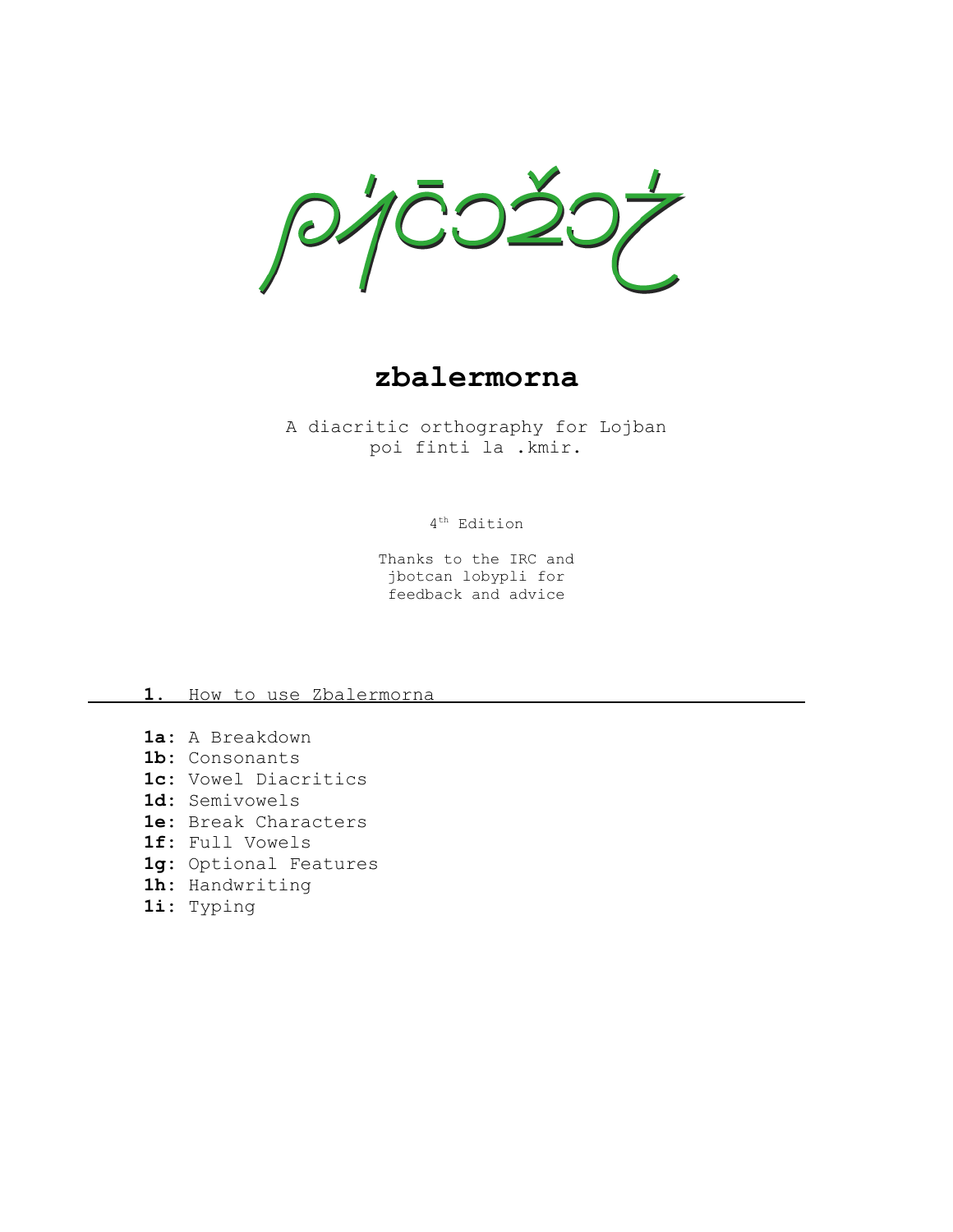#### **1a: A BREAKDOWN**

Zbalermorna is a diacritic system of writing, designed for use with the constructed language, Lojban.

Sounds are constructed from a base symbol that represents a consonant, which is then modified, if necessary, by another smaller symbol called a diacritic, that represents a vowel. Together, a single consonant symbol with a single vowel symbol represent a syllable, with the consonant sound first.



*Fig 1a1: Diacritic positioning*

Consonants are not always required to be modified, and a consonant by itself only represents the sound that is assigned to it. Unmodified consonants can be used before modified ones to create blended consonants, or after them to create a final consonant for the syllable.



*Fig 1a2: Combining consonants and vowels*

Zbalermorna has several features that Latin Lojban does not have. Some of these are fundamentally important to Zbalermorna, and some are not, and are hence optional.

The new features you'll find to be different from Latin are:

- Semivowels
- Combined vowels
- Absence of the Comma
- Special vowels for non-lojban words
- Special treatment of '.'

and the optional features are:

- A few shorthand versions of common symbols
- Silence
- Some basic tools for transcribing vocal dynamics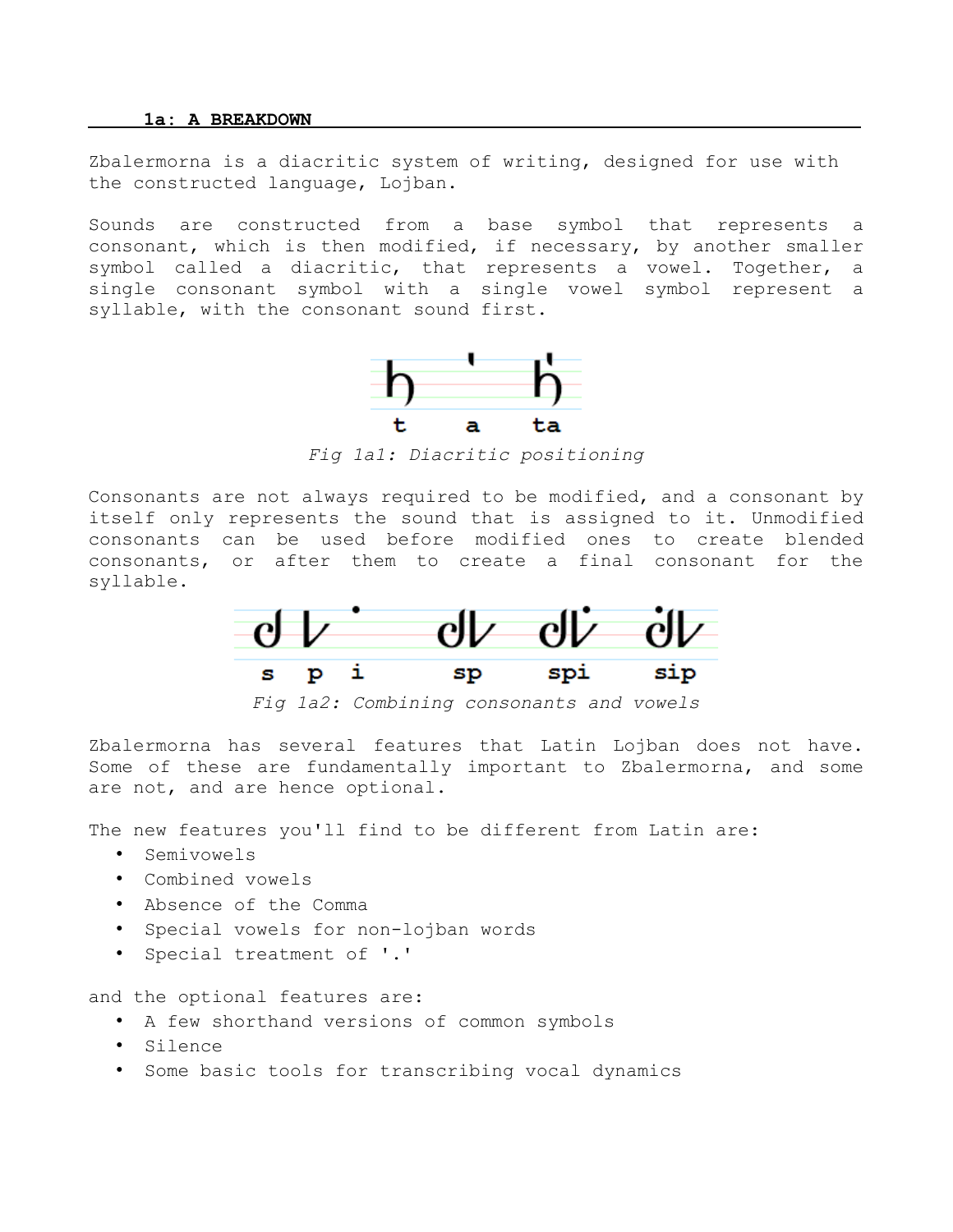Here are the main set of sounds treated as consonants in Zbalermorna:



*Fig 1b1: All Consonants*

Much consideration has been given to the shape of the consonant characters, in order to ensure that they are distinct, are easy to write and read, follow some kind of meaningful pattern or system and are hard to render illegible by rushed or lazy handwriting. Here are some features of the consonant design you may notice:

### **Voiced Pairs**

With the exception of " $x''$ , note that each consonant has a sister shape, created by rotation of 180 degrees about the text centerline. The pairing roughly represents a pairing of the sounds with their voiced or unvoiced selves.



*Fig 1b2: Pairs and rotation*

Notice that for all the unvoiced sounds, if they have stems, they go upward. And similarly, voiced sounds point downward.

The nasal sounds, N and M, and the liquid sounds, L and R, do not have proper voiced/unvoiced equivalents. Instead, they are paired together for their similarities. It is not completely accurate, but it is convenient and elegant to group them in this way.

# **Stem Grouping**

The shape of the characters, and in particular the way in which the stems protrude from them is meaningful. The character shapes are deliberately designed to be grouped based on the sonic qualities of the sounds they represent.

Note the following: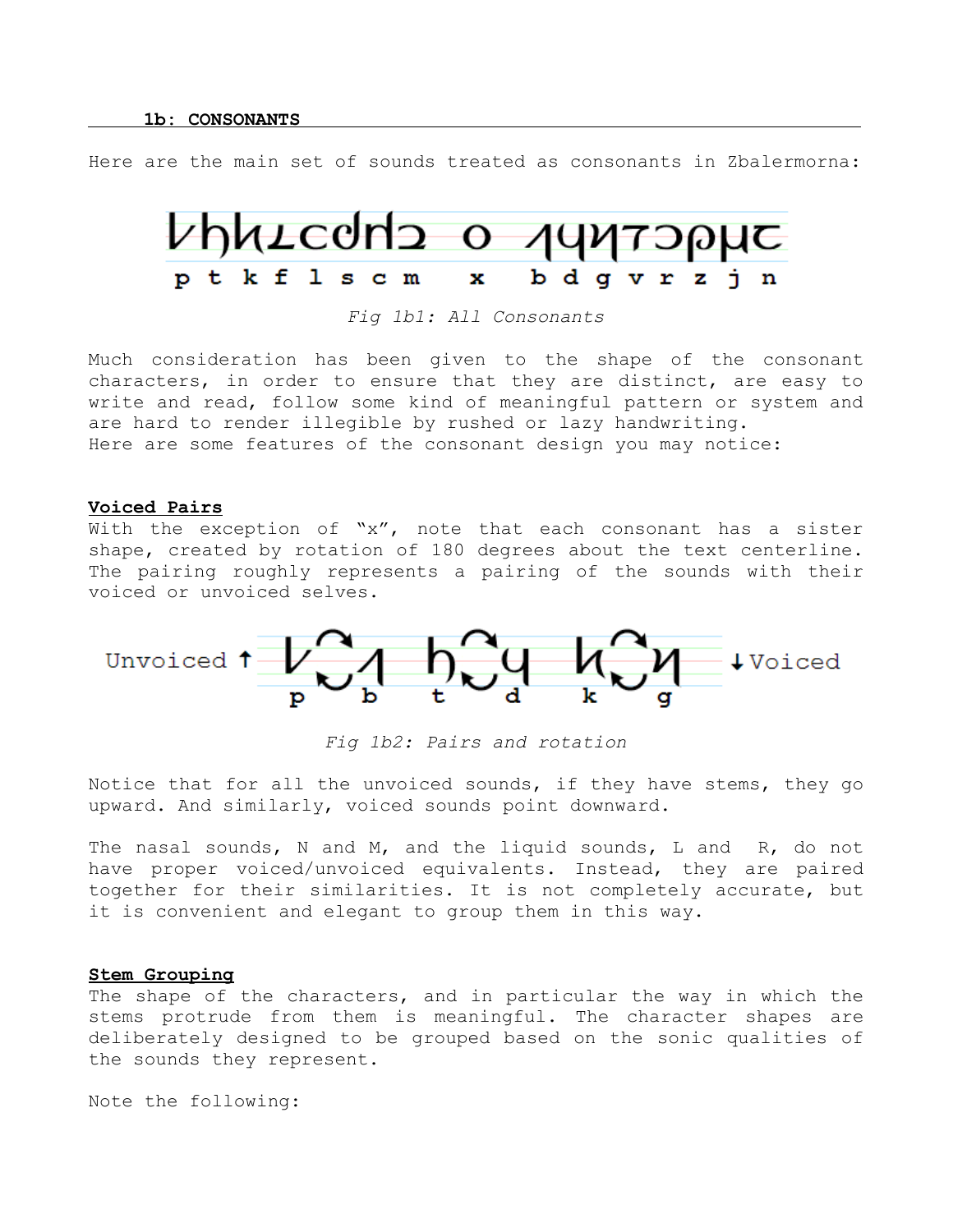

*Fig 1b3: Unvoiced and voiced stops*

The sounds classified as 'stops', P, T, K have their stems on the left side (and on the right side for their voiced sisters B, D, G).



*Fig 1b4: Unvoiced and voiced sibilants*

The sounds classified as 'sibilants', S and C have their stems on the right side (and on the left side for their voiced sisters, Z and J).



*Fig 1b5: Fricatives F and V and theoretical full-height stems*

The sounds classified as 'fricatives', F and V theoretically have central stems. However, if they were normal length, they would interfere with the space which is occupied by the diacritic.



*Fig 1b6: Nasals and Liquids*

The nasals N & M and the liquids L & R are deliberately round and stemless. This distinguishes them from the set that are "proper" voiced/unvoiced pairs.

## **X stands alone**

X has no voiced or unvoiced partner in Lojban, therefore it makes sense to assign X a shape that does not rotate at all: the circle.



*Fig 1b7: X can't rotate.*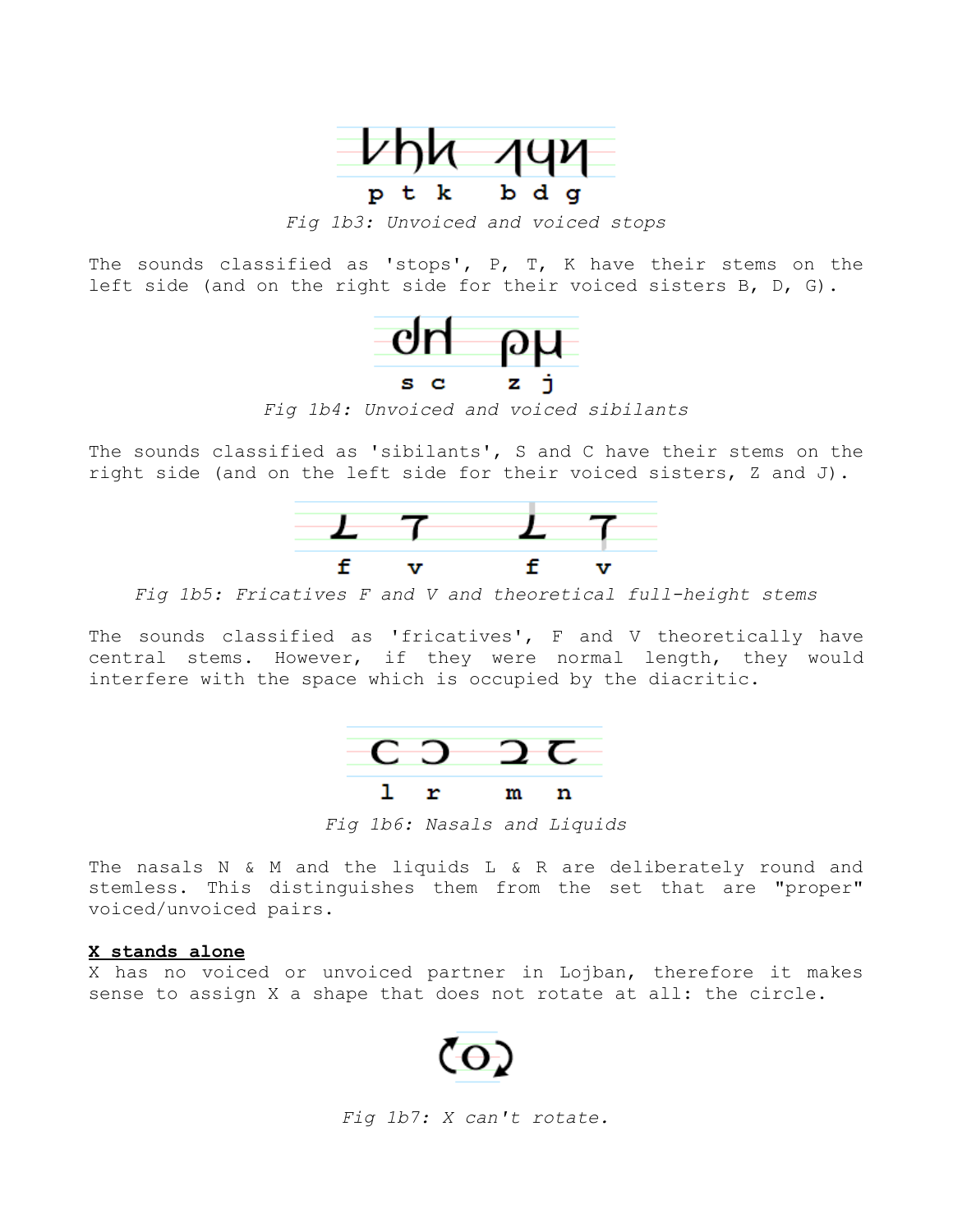Here are Lojban's 6 vowels, as diacritics:



*Fig 1c1: Vowel diacritics*

Vowels are written above the consonants to create syllables, and in combination with diacritic-less consonants to create whole words.



*Fig 1c2: Example sentence: {do drani roda rode rodi}*

# **Diphthongs**

Lojban combines vowels into single sounds which are transcribed in Latin as two letters. Out of all the combinations of the 6 Lojban vowels, only 16 are actually used in spoken Lojban:

|   | a     | e  | i  | ۰              | u  | У |
|---|-------|----|----|----------------|----|---|
| a | aa    | ea | ia | oa.            | ua |   |
| е | ae.   | ee | ie | $oe$ ue        |    |   |
| i |       |    |    | ai ei ii oi ui |    |   |
| ۰ |       | eo | io | $\circ$        | uo |   |
|   | u  au | eu | iu | ou.            | uu |   |
| У |       | ey | iу | oy             | uy |   |

*Fig 1c3: Table of allowed vowel diphthongs*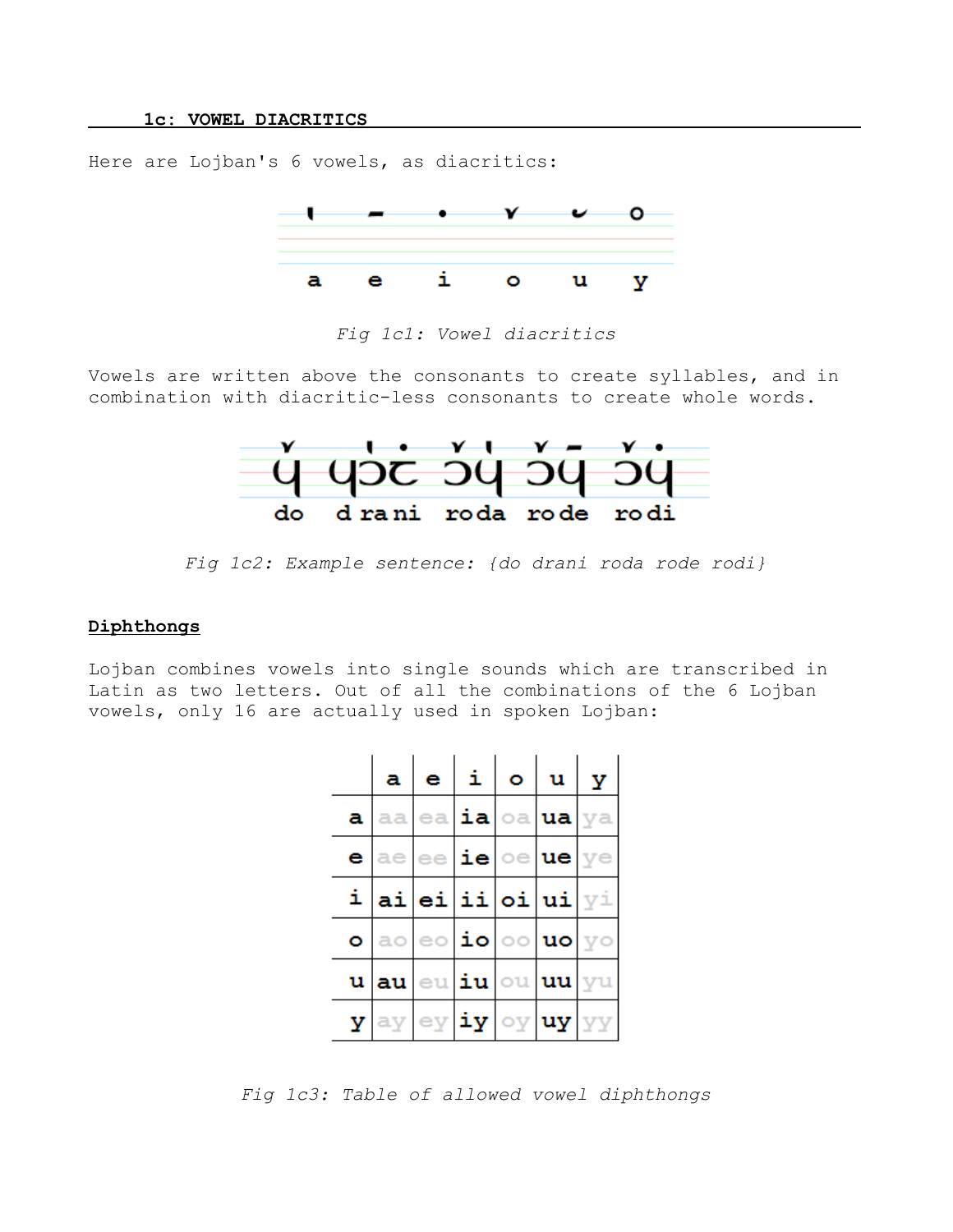One can see that six of these are made from just "i" + everything and six are just "u" + everything. These are handled by a set of characters called semivowels, which are explained in section 1d.

The remaining 4 diphthongs are assigned their own diacritics:



*Fig 1c4: Diphthong diacritics*

The diphthong "au" is unique, as it is the only one with a final "u", and it has a unique character.

The others, all with final "i"s, are created by combining the character for the base vowel diacritic with the diacritic for "i". This somewhat reflects the original Latin "two letters" transcription method, however with the benefit of still only taking up one letter's worth of horizontal space.



*Fig 1c5: "ai" "ei" and "oi" are similar to their components*

Of the 16 allowed diphthongs, it should be noted that both "iy" and "uy" are technically allowed but never appear in native Lojban words. They are reserved for use in Lojbanising proper names or foreign (non-lojban) words.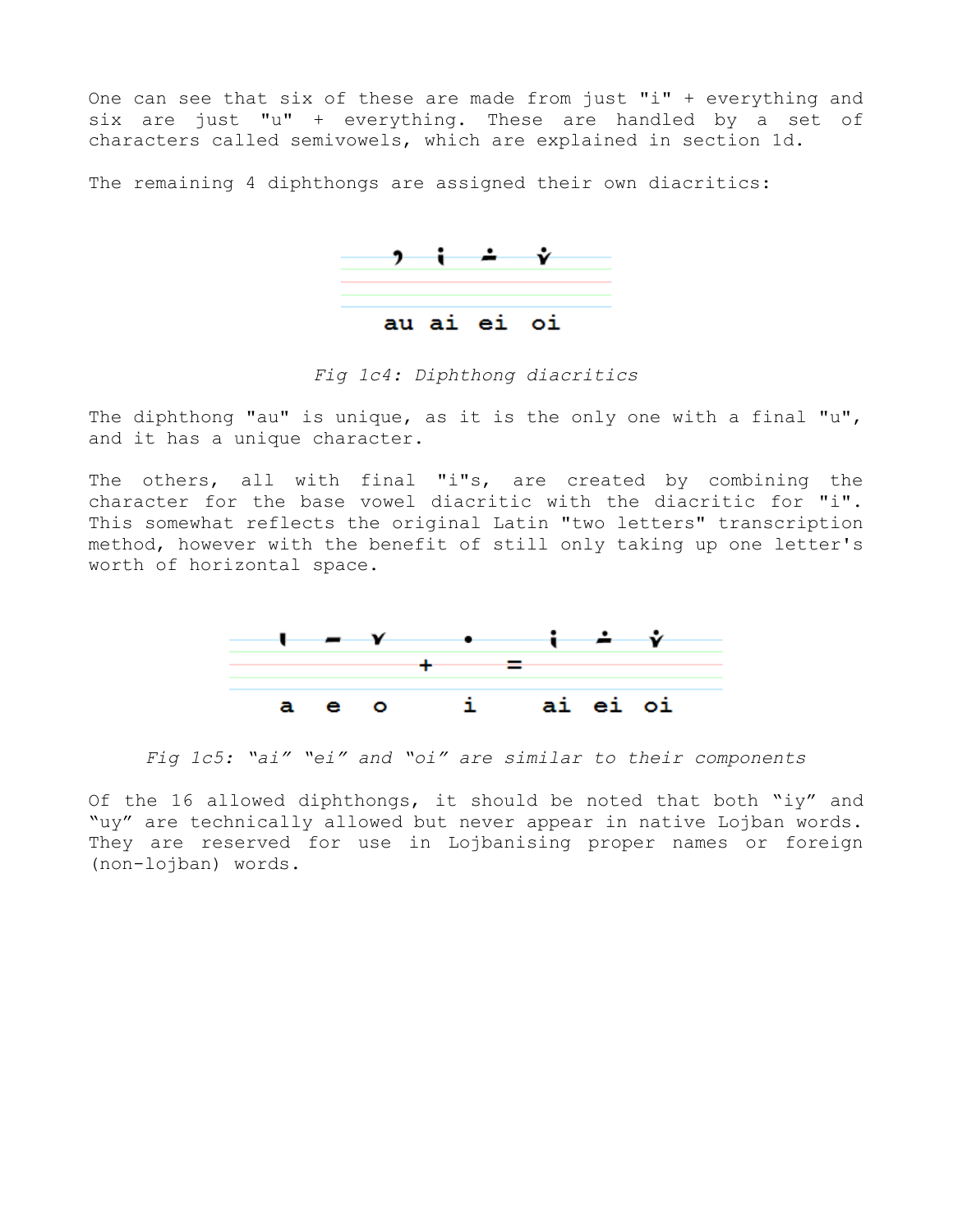#### **1d: SEMIVOWELS**

Semivowels are a method of addressing common words which begin with vowels. The main reason for using semivowels is to avoid having individual diacritics for each of the 16 legal diphthongs.

There are only two semivowels, one which represents the column of diphthongs beginning with "i" from *Fig 1c3*, and the other represents the column of diphthongs beginning with "u".



# *Fig 1d1: Semivowels, one for "i\*" and one for "u\*"*

The semivowels are commonly referred to by their short names, which are "q" and "w" respectively. One way to remember which is which is to remember that "w" is the sound one makes when pronouncing diphthongs which begin with "u", like {ui}.

The names "q" and "w" were used because they are the two letters from the Latin alphabet that go unused by normal Lojban. Giving them each a letter in this way also provides an effective way to type them.

Interestingly, the "q" and "w" diphthongs are never used with consonants. There are simply no words in Lojban which use a medial "i\*" or "u\*" diphthongs. This means the only case in native Lojban where "q" and "w" diphthongs appear is in attitudinal cmavo.



*Fig 1d2: Semivowel attitudinals*

Semivowels can also be used for transcribing cmene and non-lojban loanwords; this is described in section 1f.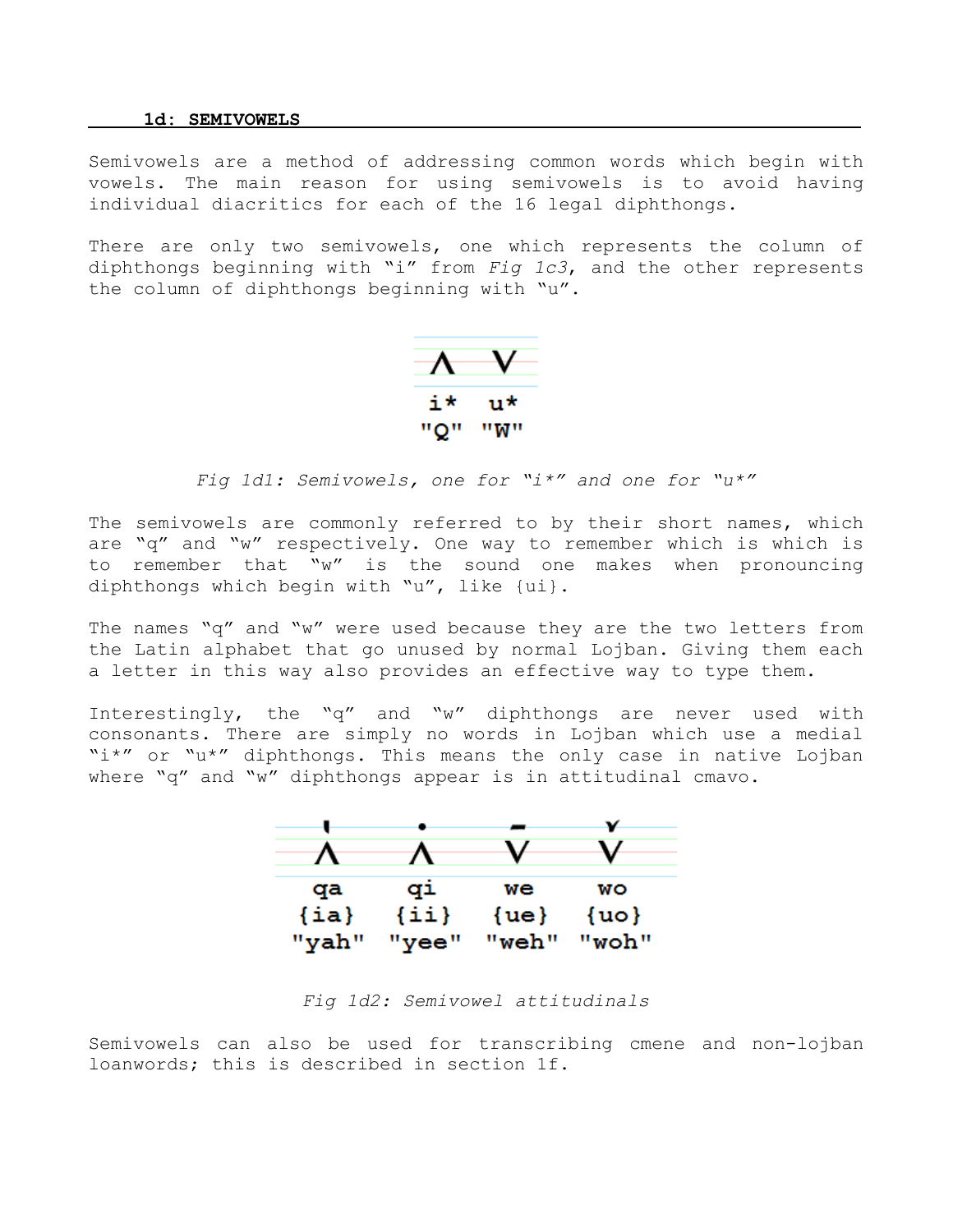#### **1e: BREAK CHARACTERS**

Break characters are the period {denpabu} and apostrophe {.y'ybu}.

In Zbalermorna, both are used in the same way as consonants, designed to carry vowel diacritics when required.

In Latin Lojban, the comma "," is also a break, but Zbalermorna uses a different system to cope with the need for a comma, as detailed later on, and so does not include one.



Fig 1e1: Break characters; denpabu and .y'ybu

### **Period**

Functionally, the period is an 'optional reminder' to pause before a word that begins with a vowel, or before and after a cmene or loanword.

In Zbalermorna it also serves as the "null consonant", to carry single vowel diacritics, either for small cmavo or at the start of cmene that begin with vowels.



*Fig 1e2: Zbalermorna denpabu used in cmavo*

An advantage of this system, and one of the reasons that the dot diacritic was chosen to represent the "i" sound, is that the most common cmavo in the whole language, {.i}, gets an extremely rapid notation: just two dots.



*Fig 1e3: {.i} is simple to write and recognise*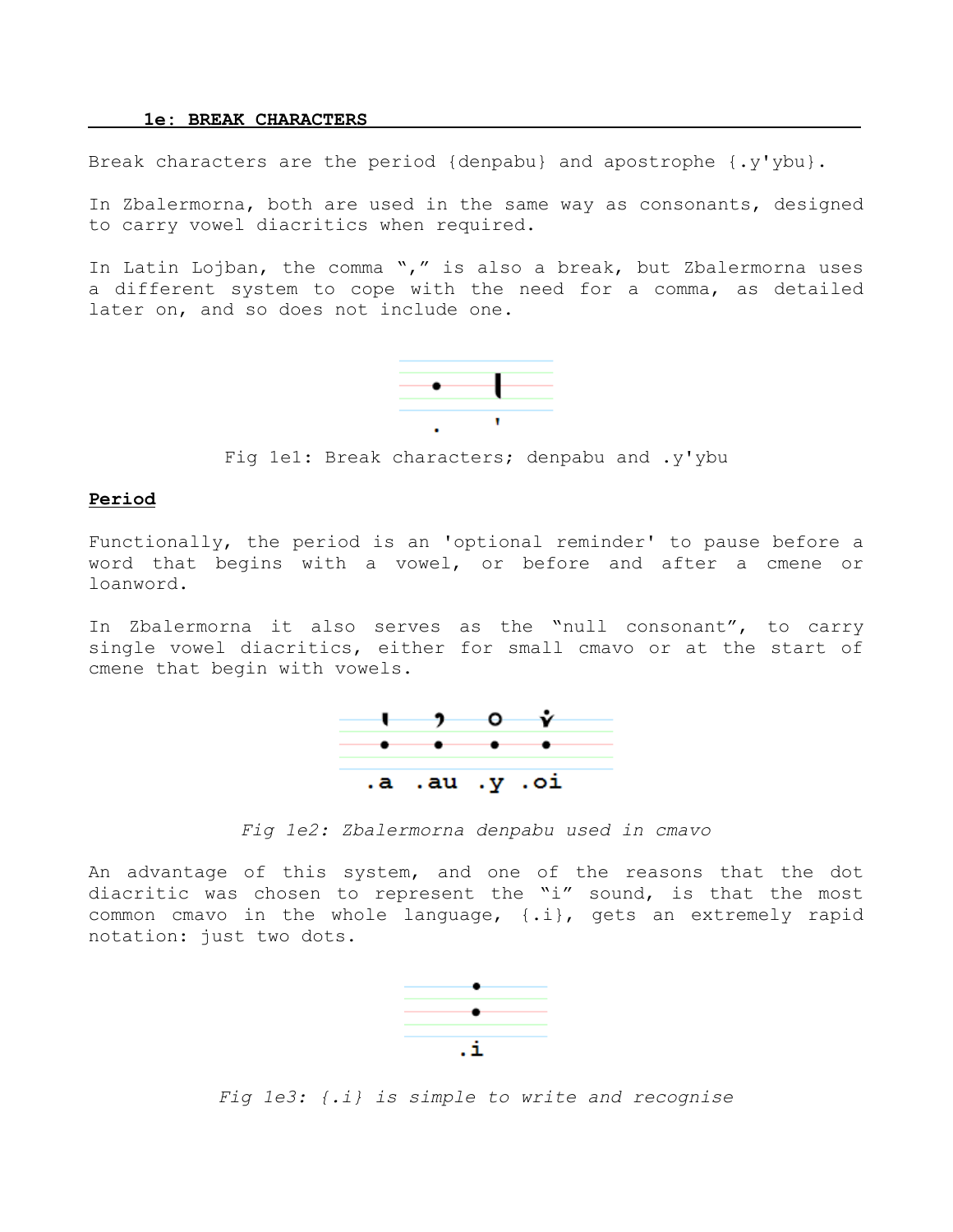# **Apostrophe**

The apostrophe {.y'ybu} is used in a very similar way to the Latin mode. Like the period it functions like a consonant.



*Fig 1e4: Some cmavo demonstrating .y'ybu*

# **Attitudinal Shorthand**

The Zbalermorna apostrophe also has an alternate form called the "Combining .y'ybu" or "Attitudinal Shorthand", to make it more natural to write the denpabu and .y'ybu one after another, a sequence which represents the majority of the set of attitudinals. It looks like this:



*Fig 1e5: Period and apostrophe combine to one character*

The Combining .y'ybu is functionally identical to writing a period and an apostrophe normally. It is the only character for which it is legal to assign more than one diacritic.

Although designed to assist handwriting, it should be supported by the computerised font and be typed with a colon, ":".

Here is the set of cmavo from *Fig 1e4*, written with combining .y'ybu:



*Fig 1e5: Combining makes cmavo tidier, easier to handwrite*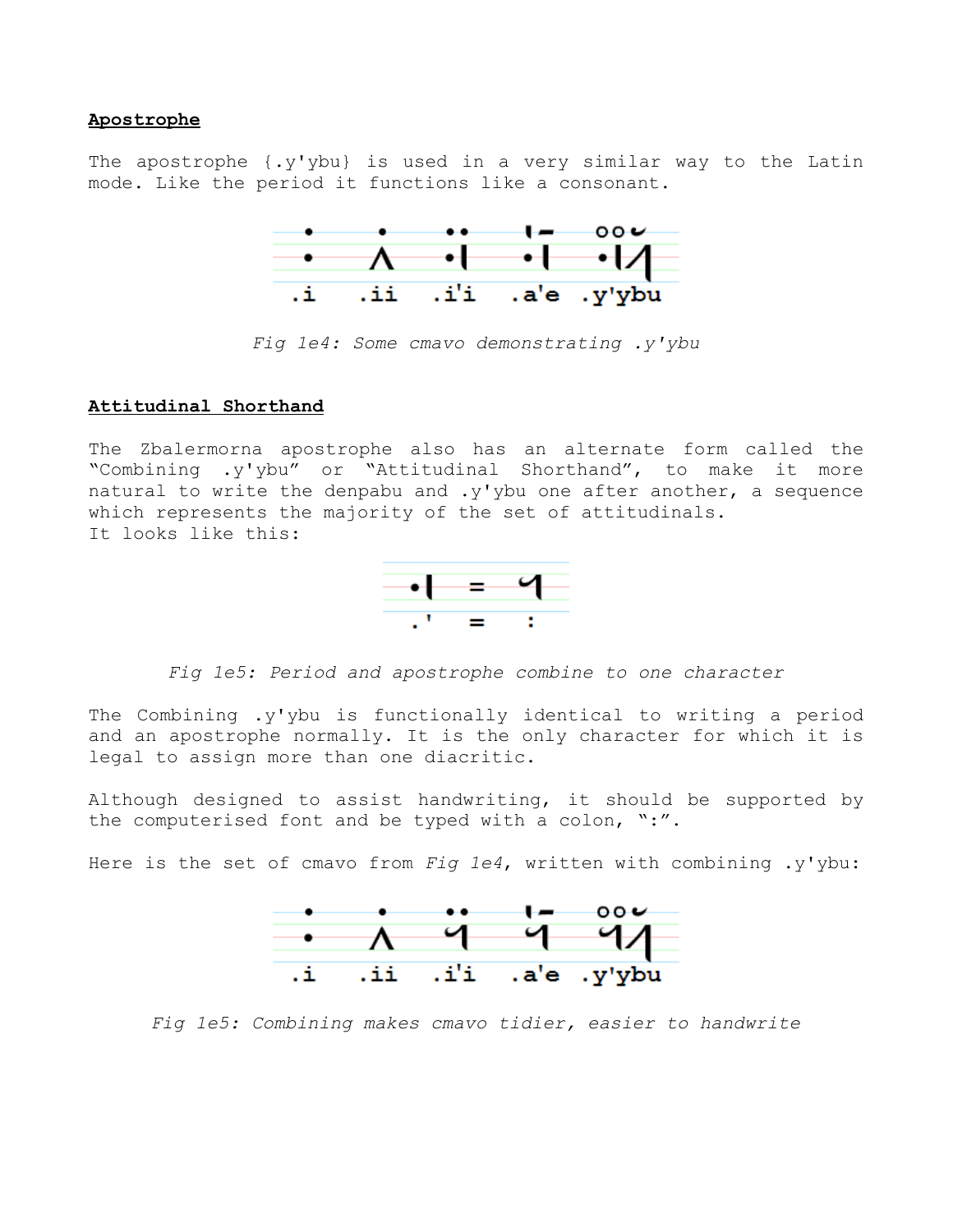#### **1f: FULL VOWELS**

The full vowels are a separate set of consonant-sized characters that map directly to the vowel diacritics. They are used only in names and loanwords, never in "native" Lojban words.



# A E I O U Y AU AI EI OI

No diacritics are used in non-lojban words. All other symbols are allowed, including semivowels to force  $\{i^*\}$  or  $\{u^*\}$  diphthongs. Some examples are shown with Latin Lojban equivalents:



*Fig 1f2: Some examples of Lojbanised names*

There are two reasons for using full vowels:

Firstly, to give a distinct visual style and flavour to non-lojban words, so they stand out in a text and can be identified as requiring a pause before and/or after it. For this reason, a 'lone' period with no diacritic is not required, and is discouraged from being used.

Secondly, to implement some Lojbanisation workarounds made possible by the comma. In Latin Lojban, the comma is used to prevent vowels written next to each other being interpreted as a diphthong in names.

In Zbalermorna, because diphthongs are written as distinct characters, there is no confusion as to which interpretation is intended. If the word is written with diphthongs, it is pronounced as such, and if not, it is not. Compare:

| VSC.     | <b>YHTIC</b>    |
|----------|-----------------|
| wEIn     | wEIn            |
| ${well}$ | we,in           |
| Wayne    | <b>Weigh-in</b> |

*Fig 1f3: "Wayne" using diphthongs vs "weigh-in" using vowels*

*Fig 1f1: The set of full vowels*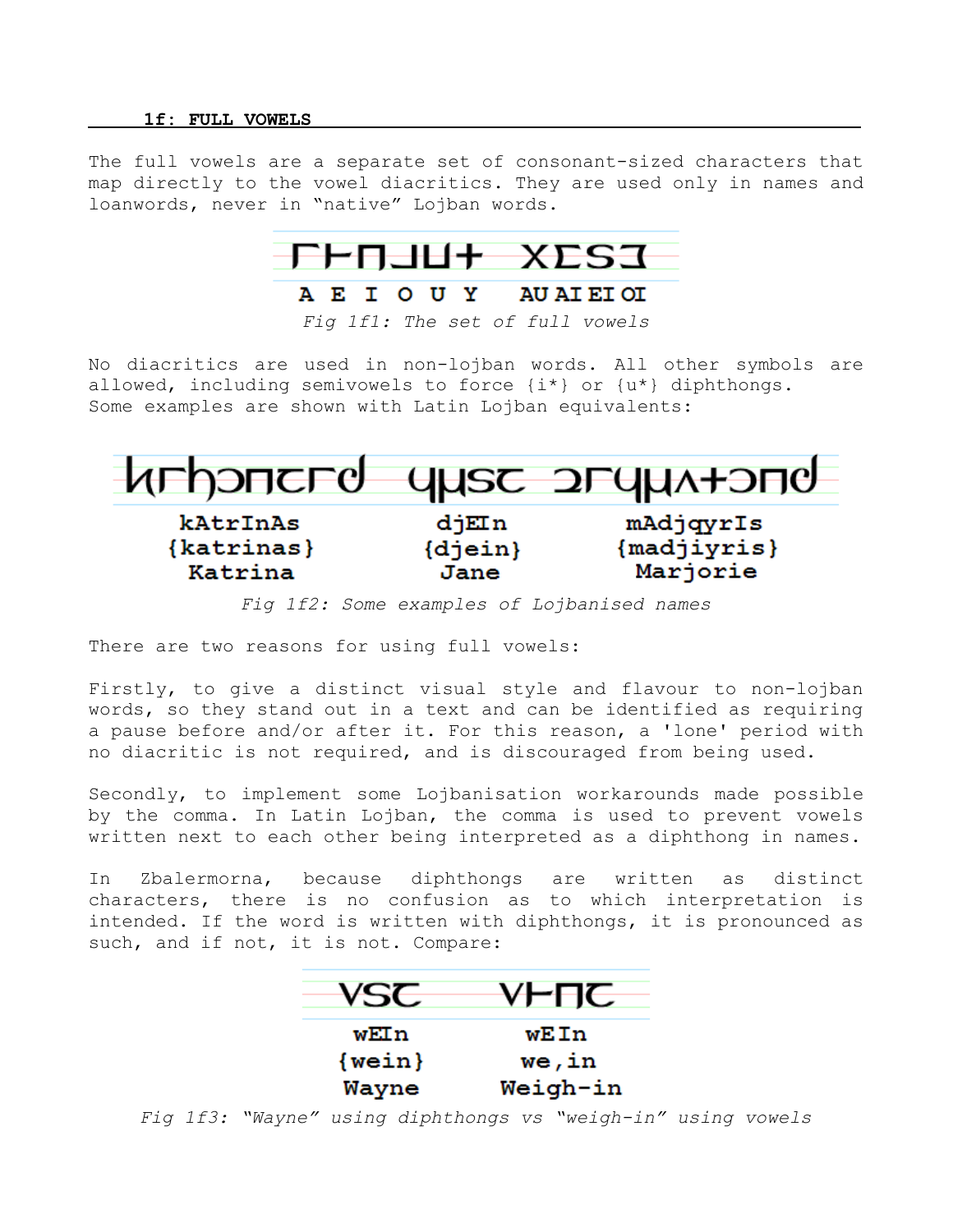#### **1g : OPTIONAL FEATURES**

Following are optional features of Zbalermorna. They are intended to enhance expressiveness in poetic texts, comic strips, drawings and paintings or informal communication by providing transcription methods for vocal timing and dynamics.

It is important that the optional features always take the back seat to correct, unambiguous Lojban. They may not be relied on to carry context or meaning. If you intend to use them, check your Lojban first and ensure your bridi still makes sense without them.

**SPECIAL NOTE**: The single-dot dynamics diacritic or "stress dot" is the proper method of forcing odd stress patterns in non-lojban words. In this way, it is in fact NOT optional at all. See 'Dynamics'.

### **Silence**

Zbalermorna has a silence character, a straight horizontal line at the text centerline. It can be any length to give a sense of relative timing if it is useful to the writer.



*Fig 1g1: "..." "......."*

#### **Stretch**

This diacritic is used to extend the time spent vocalising a particular vowel. It's good for sarcasm. Again it can be any length.



*Fig 1g2: Happy. Deliriously.*

# **Intonation**

Very basic diacritics for describing intonation. Can be useful for emotional expression or comedic delivery.



*Fig 1g3: Four available intonations*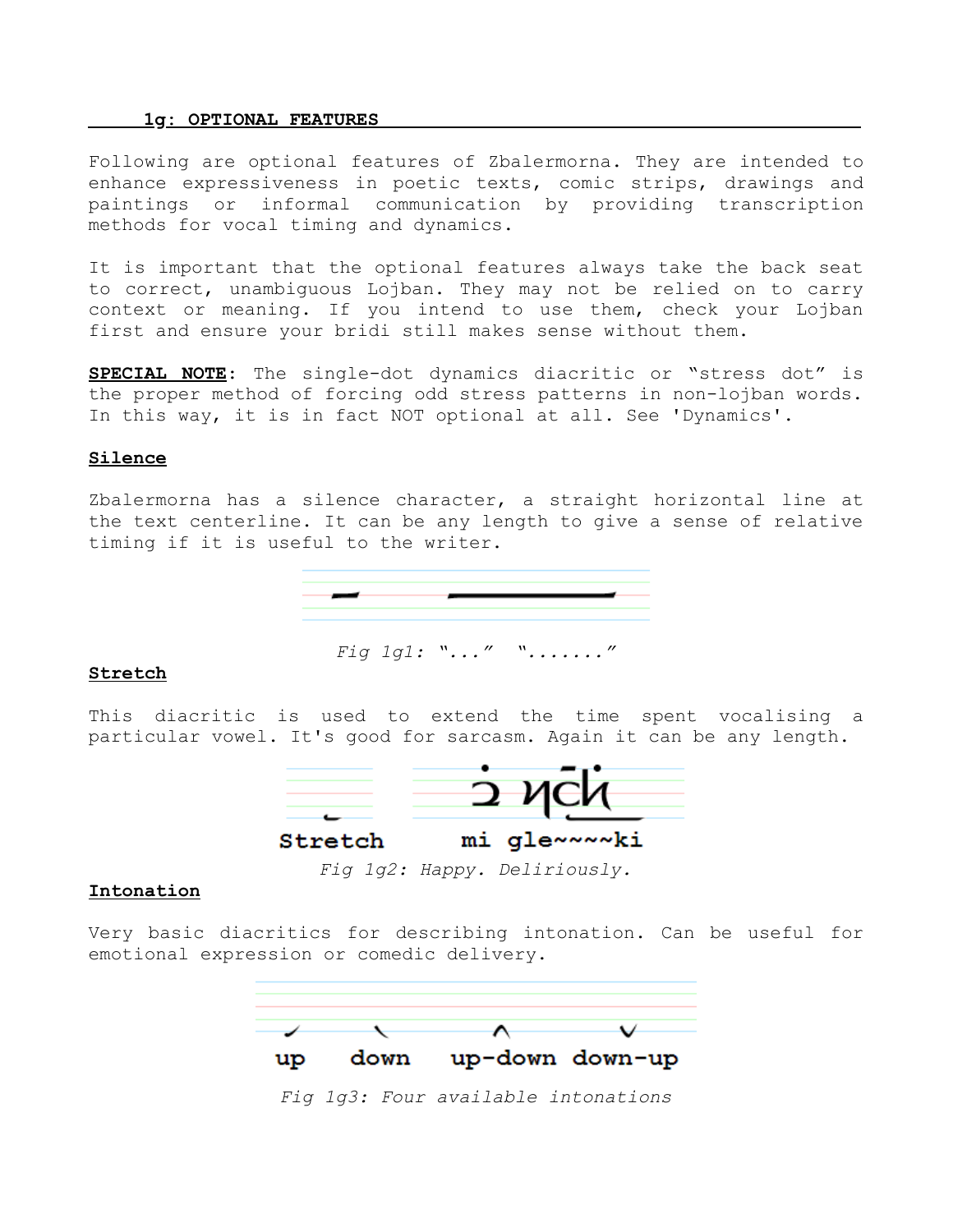# **Dynamics**

These are a set of characters which denote relative levels of volume or emphasis. There are three levels. Three dots is more emphatic than two dots, and two dots is in turn more than one dot, which is more than no dots.



*Fig 1g4: Three available dynamics diacritics*

One dot is called a "single-dot dynamics diacritic", but more commonly called a stress dot, or in Lojban, {ba'ebu}.

The stress dot is the standard method of forcing non-penultimate stress in names and loanwords. This function replaces the use of capital letters in Latin Lojban. Example:



*Fig 1g5: "Elliott" should be stressed on "El" and not "i"*

The poetic use of dynamics is to show relative levels of emphasis. When used on a syllable which is stressed normally, a single stress dot shows a slight relative increase in emphasis compared to words or bridi which use no stress dots. Consider a spoken/barked order:



*Fig 1g6: You'd better*

Using a double or triple in a bridi with no other stress marks creates a larger disparity between the stress on that syllable and the rest of the bridi. Additionally, using lesser marks on every other syllable raises the overall emphasis for the whole bridi.



*Fig 1g7: Serious business*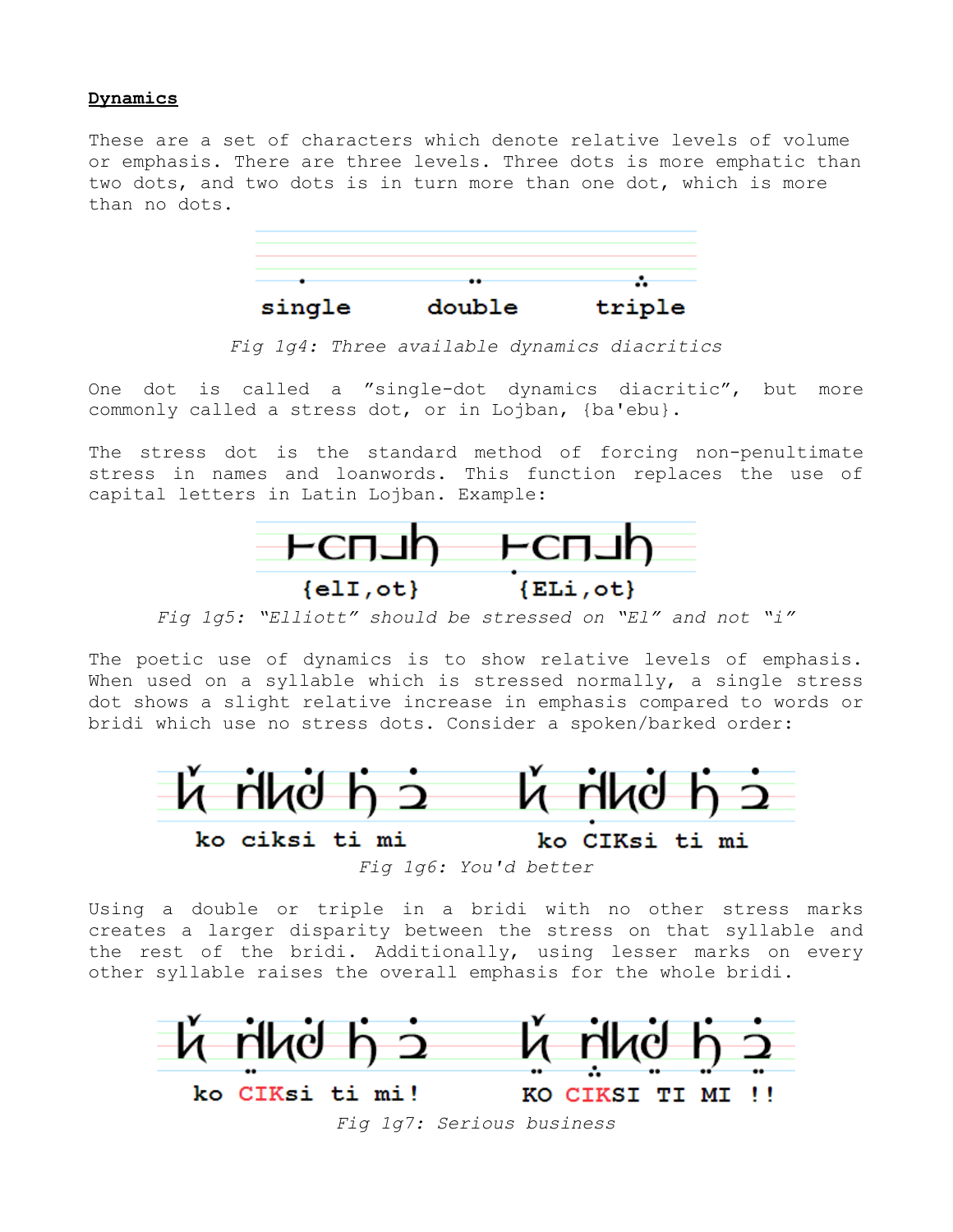### **1h: HANDWRITING**

Zbalermorna is primarily designed to be written by hand. It is best suited to writing with the right hand, but can be adapted. The flow of the hand goes in a saw-like pattern left to right:

42 oyju 02 ylic Mprh c V24 downstroke upstroke

*Fig 1h1: Character strokes strive to keep to this pattern*

Sentences may be written in two ways, either writing each character in order as they appear, or by writing all consonant characters first and then going back and filling in the vowels.

### **Spacing**

The five-line layout guide employed so far in this document maps to normal lined paper like so:



*Fig 1h2: The 5-line diagram maps onto lined paper*

Using every line in this format is plausible if you try to keep the diacritics low, but realistically, frequent collisions between diacritics and text from the preceding line make it an unsuitable layout. On normal lined paper, it is recommended to write on every alternate line.

Ideally, Zbalermorna should be handwritten on lined paper with every second line at 50% height, to minimise wastage from skipping lines:



*Fig 1h3: Theoretical "Zbalermorna paper" with alternating line sizes*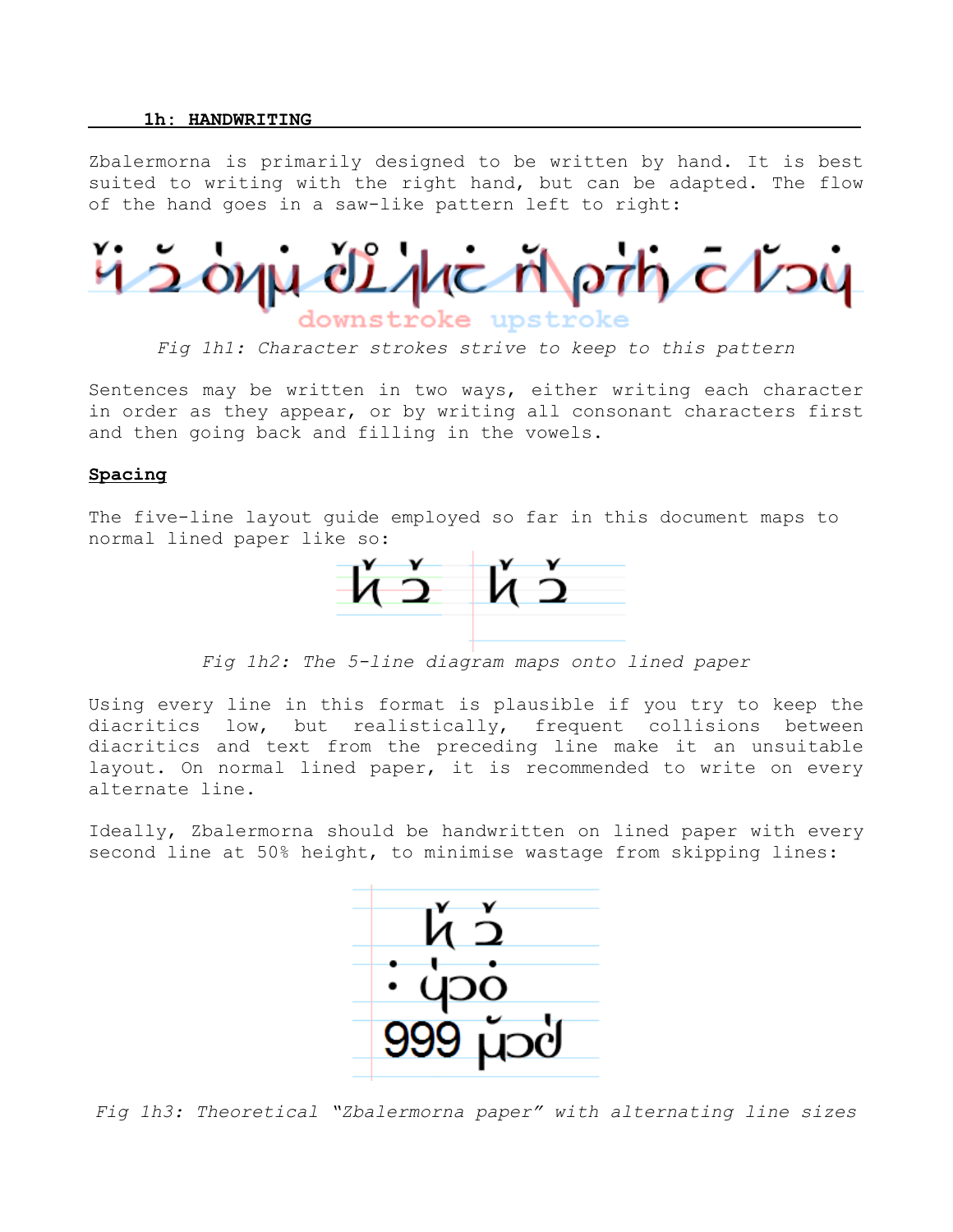### **Proper Form**

The characters are designed to withstand a reasonable amount of distortion due to variance in handwriting accuracy. Following is a chart which demonstrates the essential form of each character, based on guide points. Failure to reproduce these features results in a collapse in recognisability for that character.



*Fig 1h4: Line guides for main characters*

Green points are curves.

The shape fails when there is a corner, or no line at this point. Red points are corners.

The shape fails when there is a curve, or no line at this point. ● Black points are line starts.

In formal writing, lines should start at these points.

Arrowheads are line descenders.

 These represent the formal end points for lines, but which can be extended without the shape failing.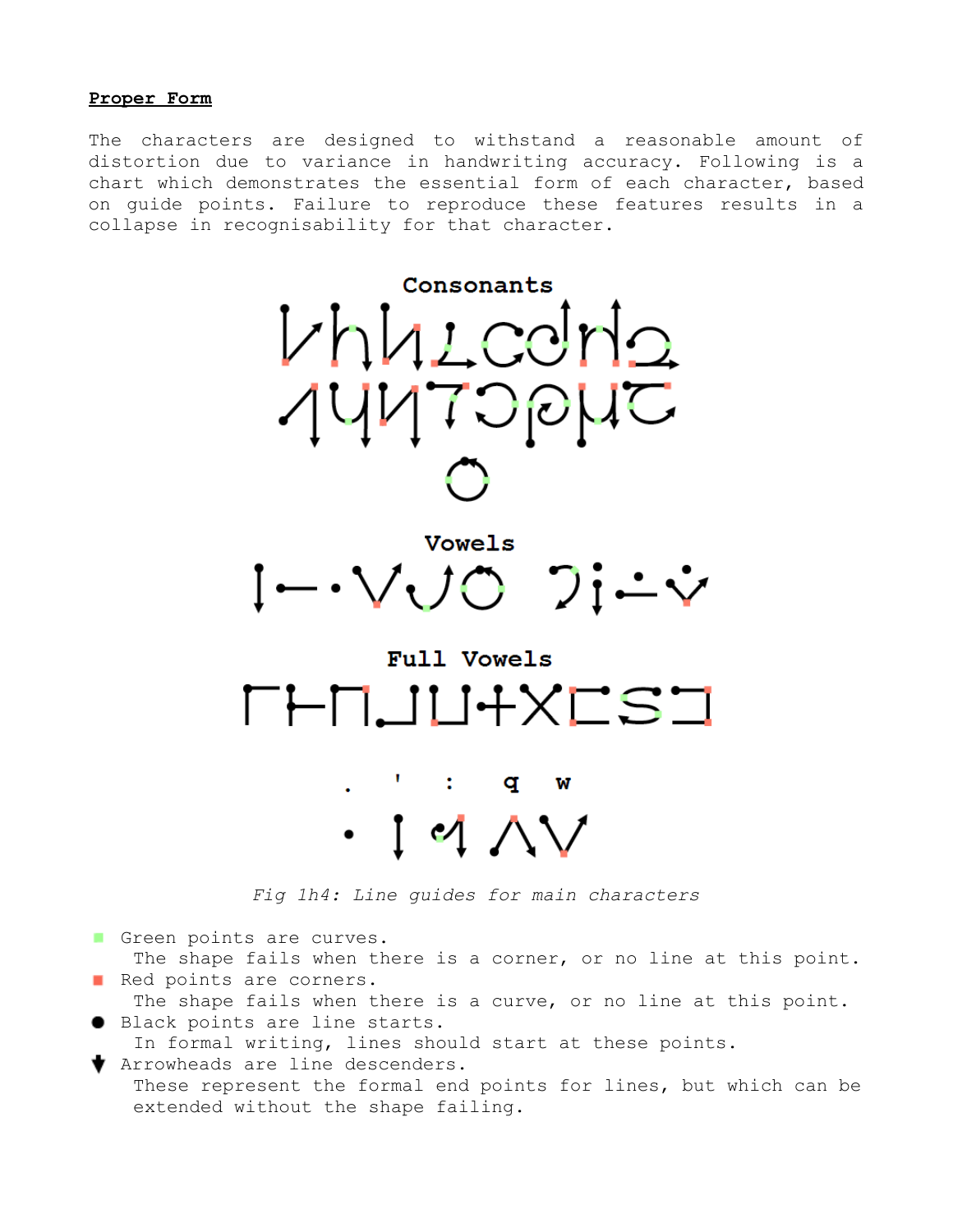If there is no arrow, it is recommended that the line not be extended past the point on the guide. For example, note that the full vowels have no arrowheads. This is because it betrays the intended aesthetic for those characters; however, if line lengths in the full vowel set were changed, it would probably not render the characters unreadable.

Informally, generally much liberty can be taken with the line start points, lengths and other properties of the shapes. See 'Flourish' section for examples.

# **Corner Tolerence:**

A corner is defined for the purposes of this style guide as a point on a continuum between a loop and a curve. See following diagram:



*Fig 1h5: Loop-curve spectrum has 'corner' as a midpoint*

You can also think of a corner defined this way as a loop with a radius of zero.

It is acceptable style to produce corners that are past the 'corner' point in the 'loop' direction, but not in the 'curve' direction. Anything curvier than the basic corner is a curve, but loops are still valid as corners.

hinhi lini

*Fig 1h6: Acceptable distortion for T and K shapes*

- \* *Sample 5 is technically allowable as a T but is becoming dangerously close to being a badly formed K. It is still a T however because it is still curved.*
- \* *Compare to sample 2 which fails as a T but is a legal K.*
- \* *Sample 6 is a legal K because loops count as corners*
- \* *Sample 7 is a failed K but a legal T.*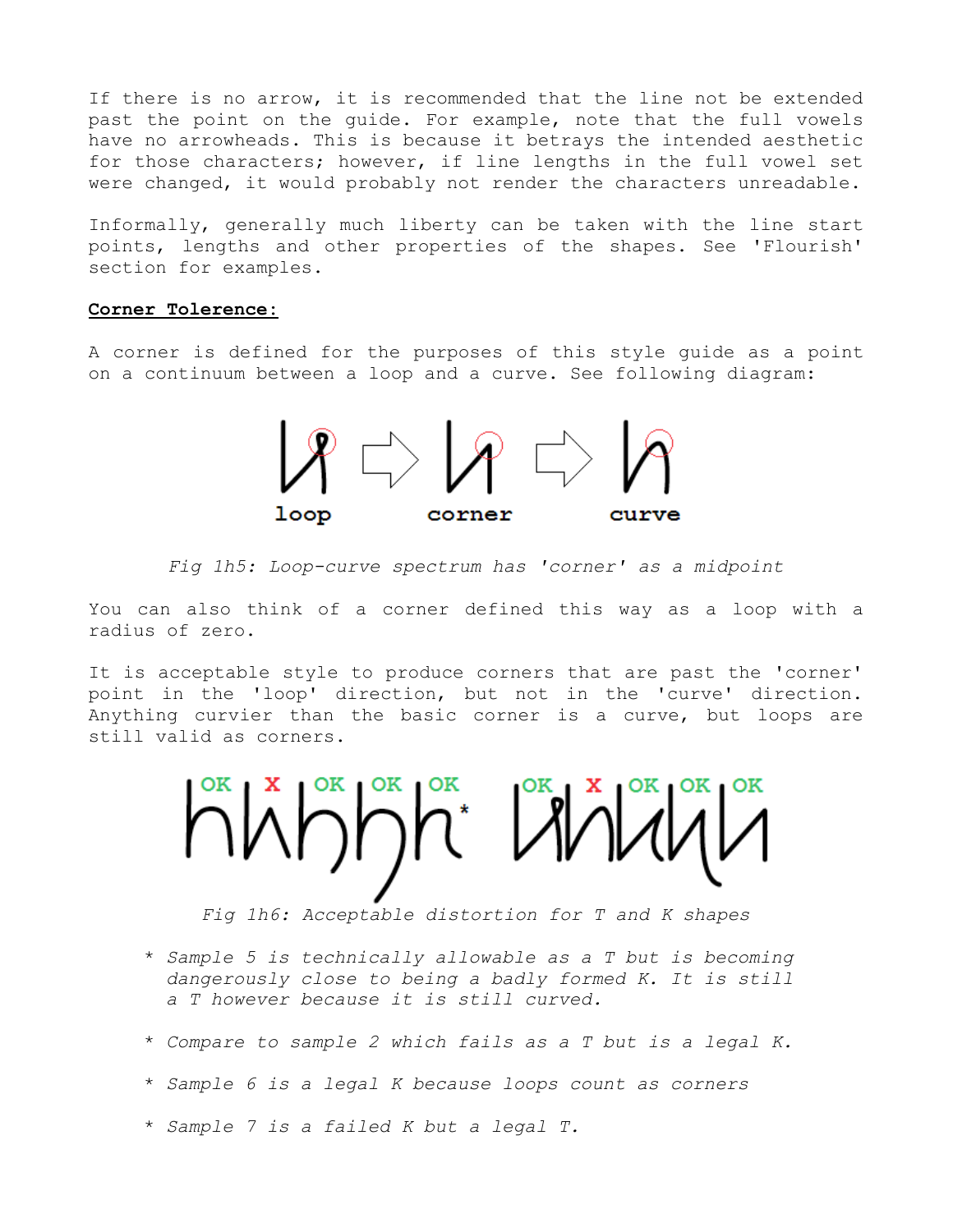### **FLOURISH**

When handwriting for expressive or presentation purposes, the writer may find artistic distortions of character shapes to be aesthetic or useful. This sections details some methods of distorting the shapes while maintaining legibility.

Of course, when writing artistically, it is up to the artist as to what counts as legible, or indeed if legibility is even the point of the work. Following are some suggestions for artistic flourishes that can be used without failing the readability criteria.

*Fig 1h7: Extending final lines*

*Fig 1h8: Looping corners*

*Fig 1h9: Extending stems*

*Fig 1h10: Using serifs*